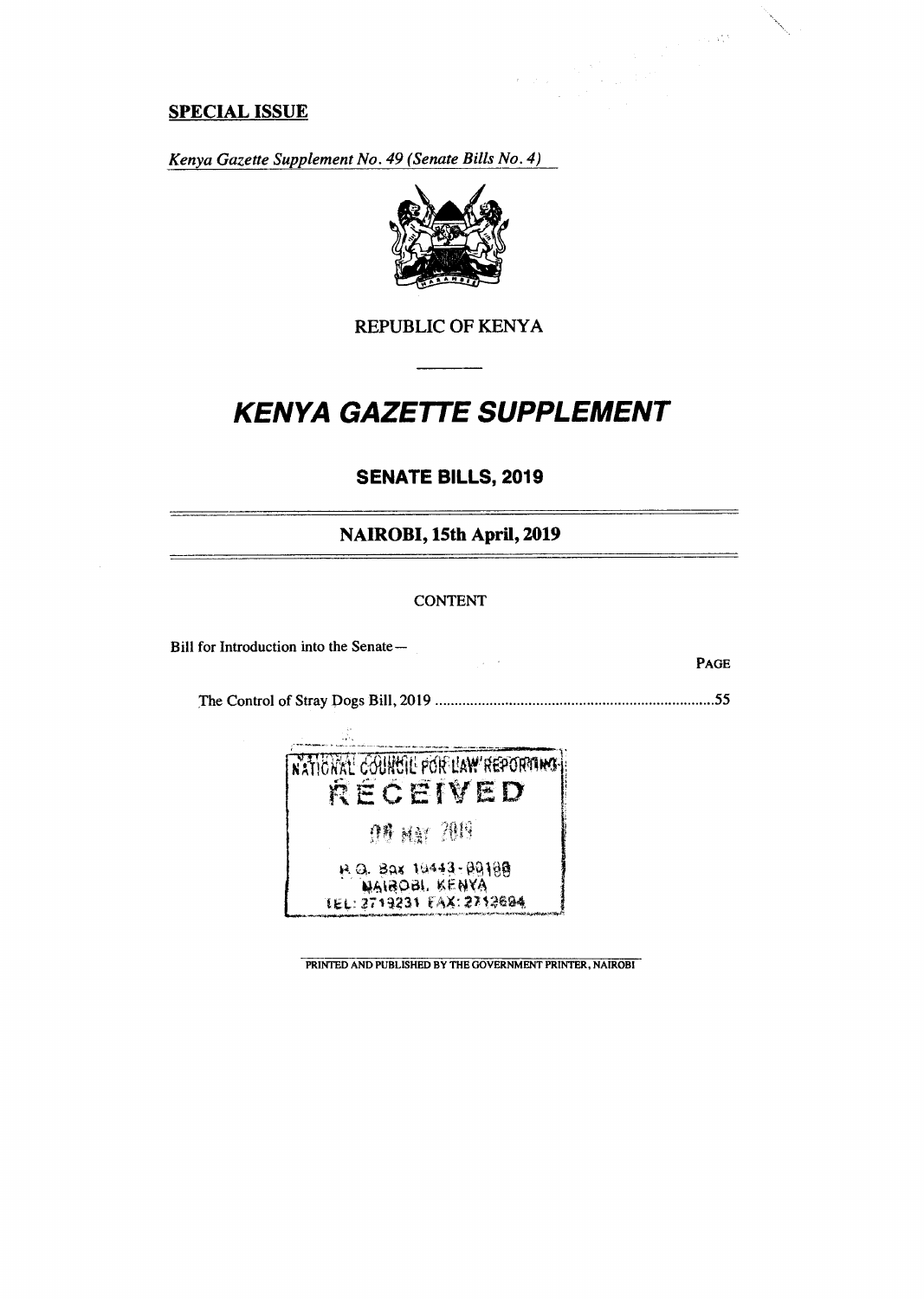# **THE CONTROL OF STRAY DOGS BILL, 2019 ARRANGEMENT OF CLAUSES**

*Clause* 

# **PART I— PRELIMINARY**

- 1—Short title.
- 2—Interpretation.
- 3—Objects of the Act.
- 4—Functions of the county government.
- 5—Power to seize or detain stray dogs.
- 6—Responsibility of dog owners.
- 7—Trespass of dogs.
- 8 —Euthanization of dangerous dogs.
- 9—Impoundment
- 10—Entry on land.
- 11—Disposal of stray dogs.
- 12—Register at dog shelter.
- 13—Registration of dog shelters by a county government.
- 14—Regulations in case of outbreak or expected outbreak of disease.
- 15—Restrictions on breeding.
- 16—Indemnity.
- 17—Regulations.
- 18—Repeal of Cap. 365.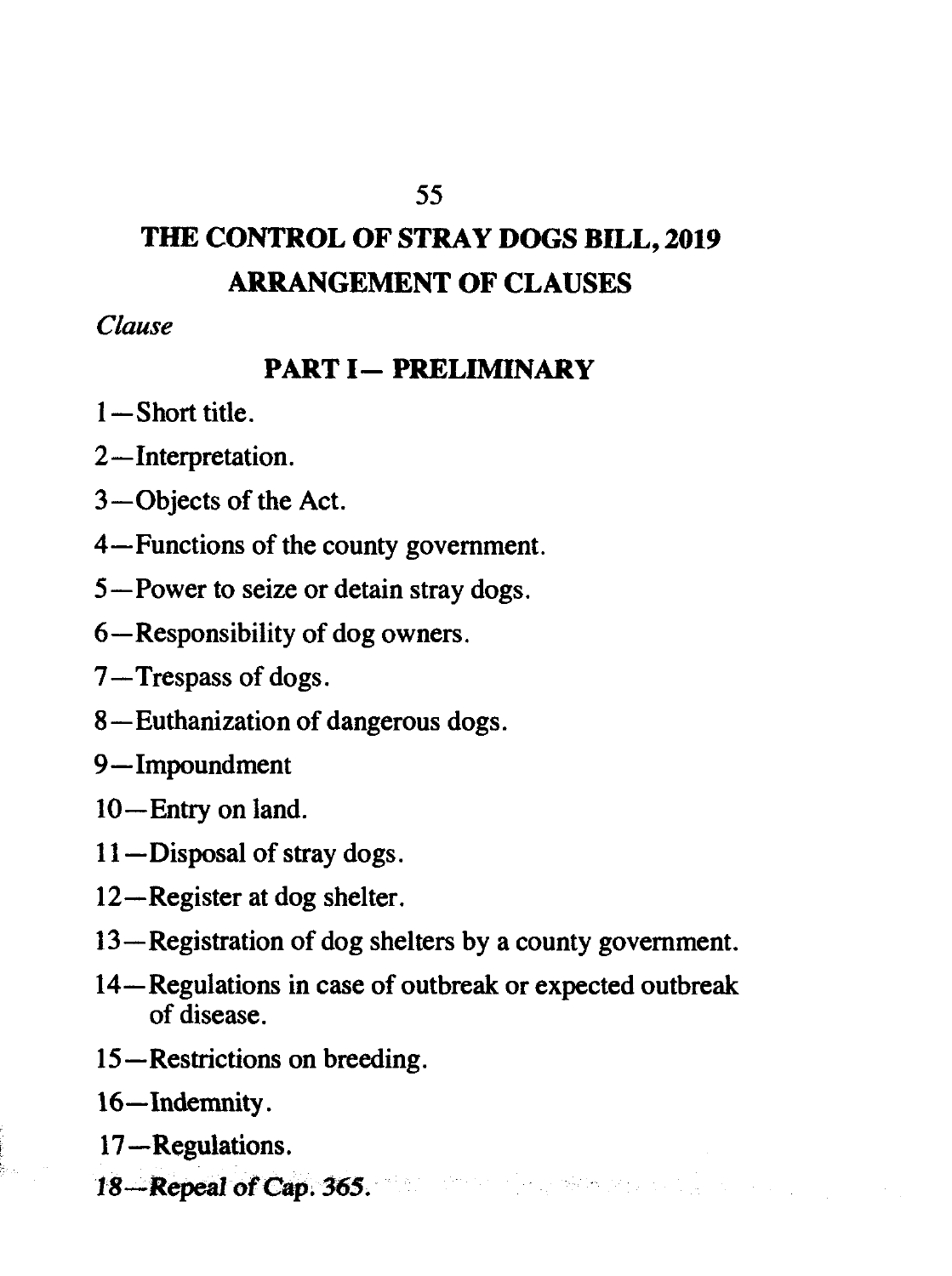#### **THE CONTROL OF STRAY DOGS BILL, 2019**

#### **A Bill for**

**AN ACT of Parliament to make better provision for the control and disposal of stray dogs, and for connected purposes** 

**ENACTED** by the Parliament of Kenya, as follows **—**

#### **PART I— PRELIMINARY**

1. This Act may be cited as the Control of Stray Short title. Dogs Act, 2019.

2. In this Act,—

"authorised person" means an administrative officer, a veterinary officer, a police officer of or above the rank of Inspector, an inspector or any person authorized under this Act to seize and detain a stray dog;

"county executive committee member" means the county executive committee member responsible for matters relating to animal health in the county;

"dog" means a dog that has been domesticated by humans so as to live and breed in a tame condition and depend on humankind for survival;

"feral dog" means a dog that has not had any interaction with humans for the majority of its life;

"last person in possession of a dog" means -

- (a) the last person in actual possession of a dog, but does not include a person who captures, confines or impounds a dog pursuant to this Act; or
- (b) in the case where a dog is captured, confined or impounded pursuant to this Act, the last person in actual possession of the dog before the capture, confinement or impoundment of the dog.

"stray dog" means a dog which is at large and not under the direct control or charge of any person and includes a —

- (a) free-roaming dog that is owned but is not under the direct control or restriction at a particular time;
- (b) free-roaming dog with no owner; or

Interpretation.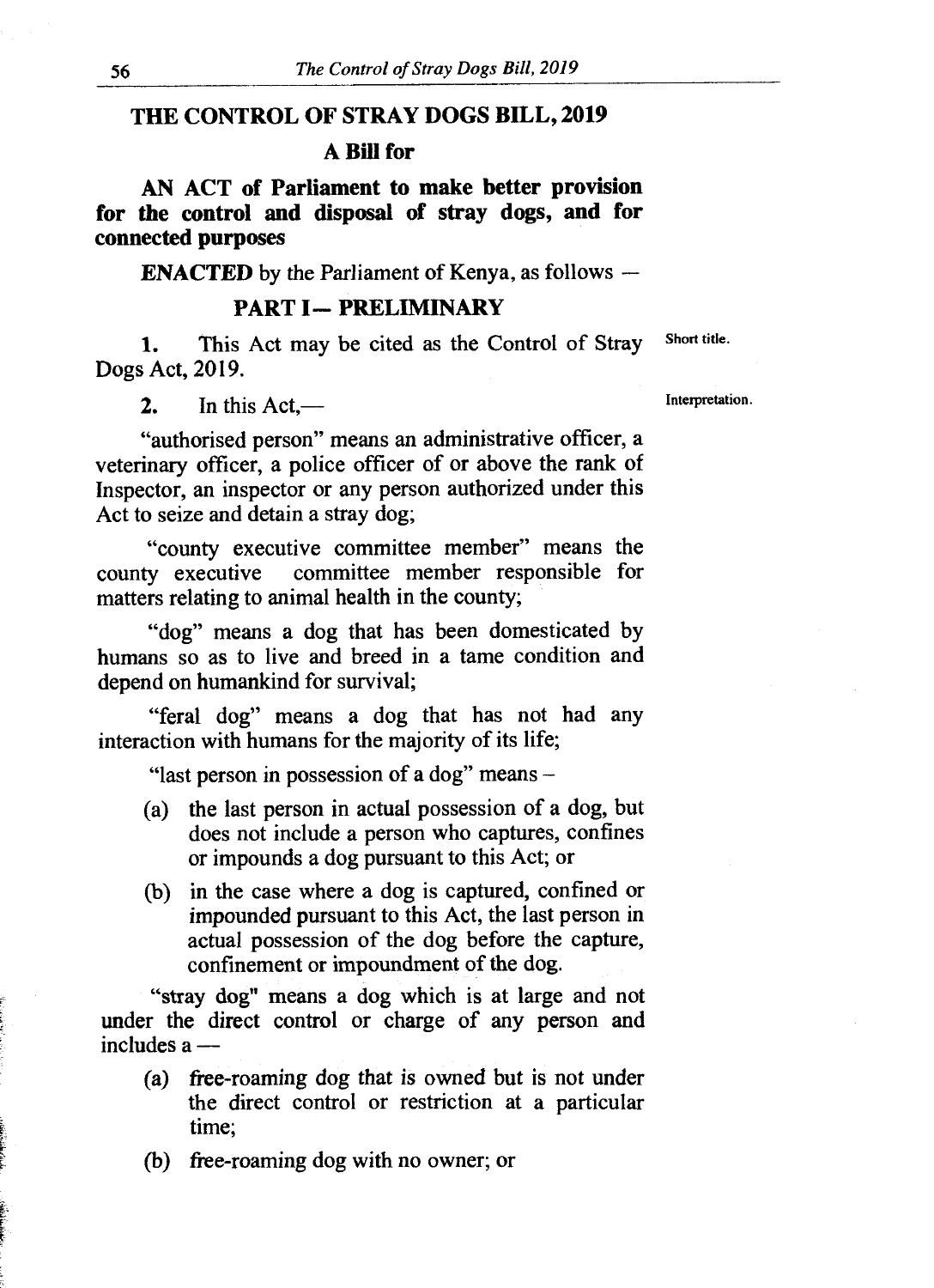- (c) feral dog which has reverted to the wild state and is no longer directly dependent upon humans for successful reproduction.
- **3.** The objects of this Act are to —
- (a) promote the responsible ownership of dogs through public sensitization programmes to significantly reduce the numbers of stray dogs;
- (b) prevent the incidence of spread of diseases between dogs and people;
- (c) improve the health and welfare of dogs that are owned and the stray dog population; and
- (d) encourage public education programmes focussed on reducing dog bite prevalence.

**4.** The county government shall, in controlling stray dogs within the county—

- (a) sensitize the public on the dangers of stray dogs and on the management of rabies;
- (b) evaluate management strategies to reduce the number of stray dogs within the county;
- (c) encourage and support initiatives towards the control of stray dogs;
- (d) administer, at subsidized rates or at no fee, medication including vaccines aimed at treating rabies; and
- (e) encourage, promote and support the activities of institutions involved in animal welfare in the control of stray dogs at the county level.

**5.** (1) An authorised officer may seize and detain any stray dog found in any public place.

(2) The seizure and detention in subsection (1) shall be carried out with the minimum force required and the equipment used, if any shall be equipment that supports humane handling of the stray dog.

**6. (1)** It shall be the responsibility of any person who owns or is in possession of a dog to —

(a) accept responsibility for that dog and for any offspring that it may produce for the duration of its life or until a subsequent owner is found;

Objects of the Act.

Functions of the county government.

Power to seize or detain stray dogs.

Responsibility of dog owners.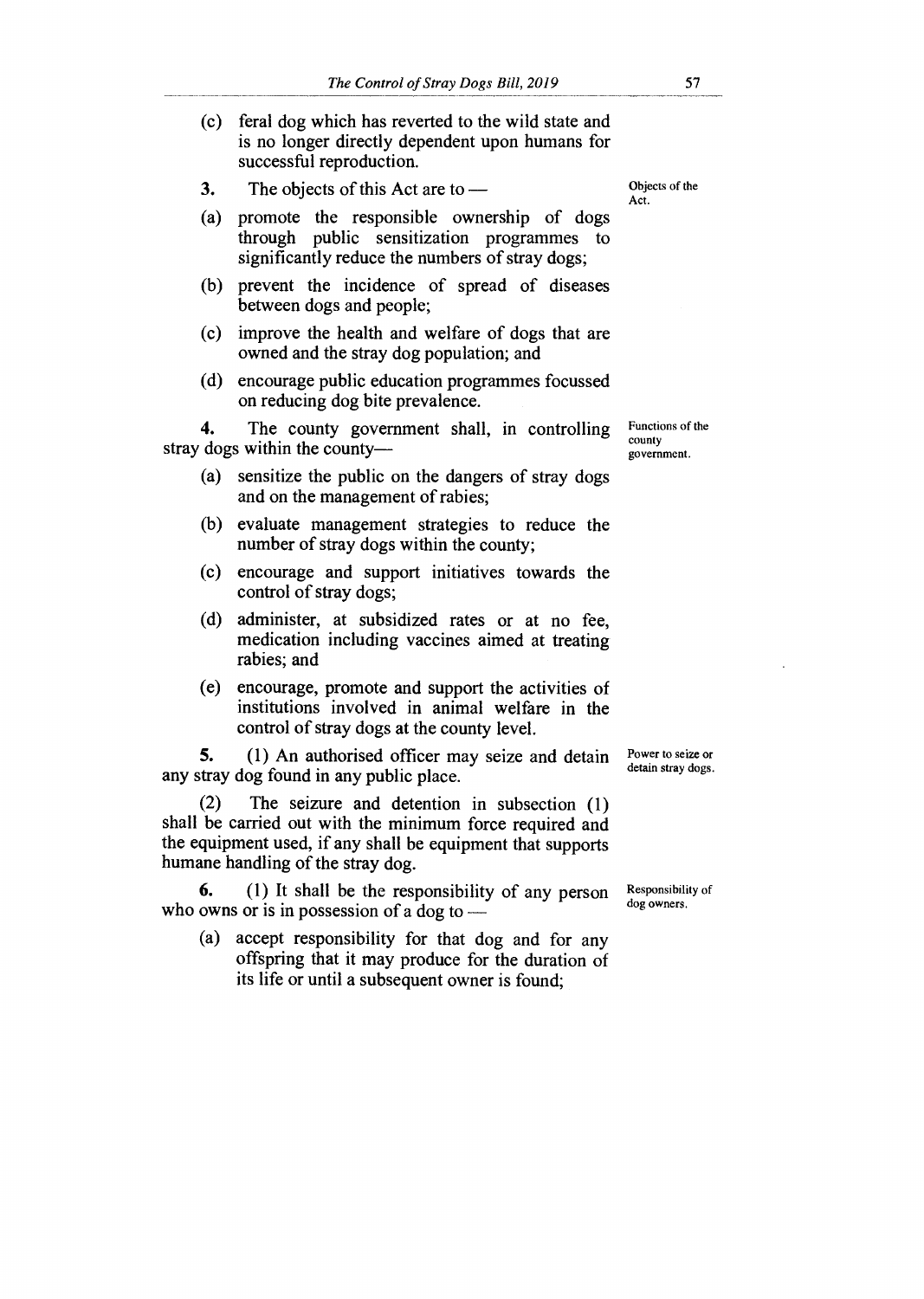- (b) ensure the welfare of the dog including vaccination and protection of the dogs from infectious diseases;
- (c) ensure that a dog does not roam out of control in a manner that would pose a risk or cause nuisance to members of the public; and
- (d) where diseased and where it is found necessary, to euthanize, securely tie or confine and shall give notice of the intention to have the dog euthanized to an authorized officer located at the nearest location from the place where diseased dog is being kept.

(2) A person who fails to comply with the requirements of subsection (1) commits an offence and shall be liable, on conviction, to a fine not exceeding three hundred thousand shillings or to imprisonment for a term of not less than one year.

(3) Where the conduct of an owner of a dog or a person in possession of a dog results in the death of a person caused by the dog, the owner or the person in possession commits an offence and shall be liable on conviction to a fine not exceeding five hundred thousand shillings or to imprisonment for a term of not less than five years or to both.

Trespass of dogs.

**7.** (1) Where a dog trespasses to a place other than its owner's place, the owner of the dog, and the last person in possession of the dog as the case may be shall be jointly and severally liable for—

- (a) damage done to property caused by the trespass of the dog or by any person in capturing the dog; and
- (b) the expenses incurred in capturing the dog.

(2) The expenses incurred in subsection (1) shall include expenses incurred in —

- (a) capturing, confining and impounding the dog;
- (b) identifying the dog;
- (c) attempting to ascertain the owner or the last person in possession of the dog;
- (d) maintaining the dog;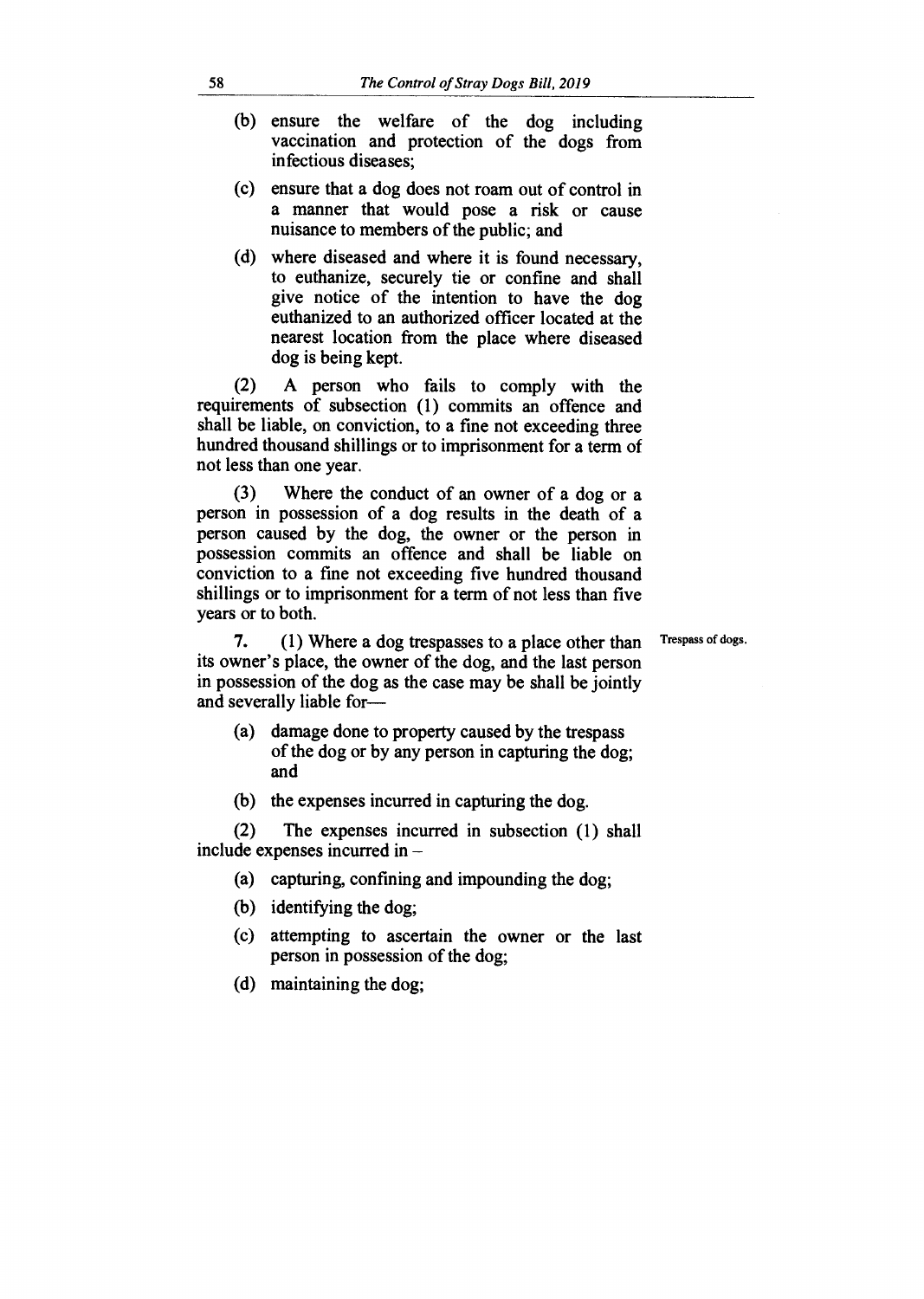- **(e) transporting the dog; or**
- **(f) selling the dog.**
- **8. An authorised person who is satisfied that**
- **(a) a dog is trespassing on land;**
- **(b) attempted capture of the dog will likely result in injury to a person; and**
- **(c) after reasonable inquiry the owner or the last person in possession of the dog is unknown, or the owner or last person in possession of the dog is unwilling or unable to remove the dog;**

**may euthanize and arrange for the disposal of that dog or authorize another person to euthanize and arrange for the disposal of that dog.** 

**9. (1) An authorised person may impound a dog captured or confined pursuant to this Act by issuing a notice of impoundment to the owner or a person in possession of the dog.** 

**(2) The notice referred to in subsection (1) shall contain the following information—** 

- **(a) a description of the dog;**
- **(b) the date of impoundment;**
- **(c) a description of the place where the dog was captured;**
- **(d) a statement that the dog is impounded; and**
- **(e) the signature of the inspector impounding the dog.**

**(3) Upon the issue of a notice of impoundment, the dog described in the notice shall be subject to the control of the authorised person and shall not be transported or disposed of except -** 

- **(a) in accordance with this Act; and**
- **(b) with the consent of an authorised person.**

**Entry on land.** 

**10. (1) An authorised person may enter on any land or premises without the consent of the owner or occupier of the land or premises for the purpose of capturing a trespassing dog and removing it from the land or premises.** 

**Euthanization of dangerous dogs.** 

**Impoundment.**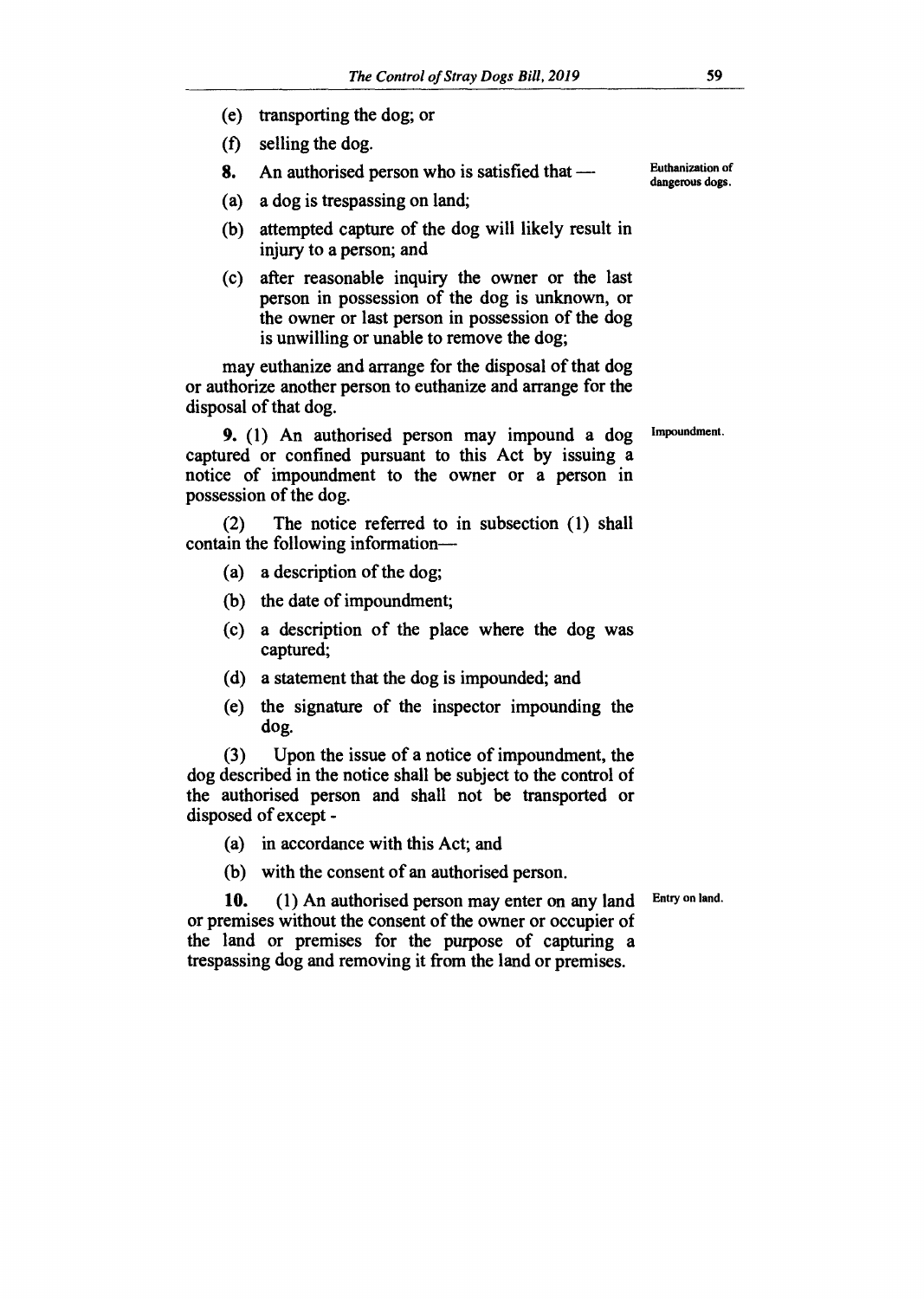(2) The capture under subsection (1) shall only be carried out if the dog poses a danger to other persons.

11. **(1)** Where a dog strays and is impounded and its owner cannot be ascertained, the dog may be disposed of in a humane manner under the supervision of a veterinary surgeon.

(2) Once an owner of a dog that has been disposed of is ascertained, the owner shall pay any costs incurred in the disposal of the dog.

12. (1) An authorised person in charge of a dog shelter shall keep a register in which that person shall enter the particulars relating to every dog taken to the shelter, including—

- (a) the breed, colour and other distinctive features of the dog;
- (b) the place at which the dog was caught;
- (c) the day and time at which the dog was brought to the dog shelter;
- (d) the day and time at which the dog was—
	- (i) returned to its owner; or
	- (ii) was disposed of.

(2) The register referred to in subsection (1) shall, during office hours, be available for inspection by the owner of a dog which is, or has been, kept at the dog shelter.

**13.** (1) A person who intends to establish a dog shelter shall make an application to the county executive committee member in the prescribed form, for registration and the issuance of a licence to operate the dog shelter.

Registration of dog shelters by a county government.

(2) Legislation by each county government shall set out the—

- (a) criteria for the registration of a dog shelter within the respective county;
- (b) information required to be submitted by an applicant for registration of a dog shelter;
- (c) process of determination of an application for registration of a dog shelter;

Disposal of stray dogs.

Register at dog shelter.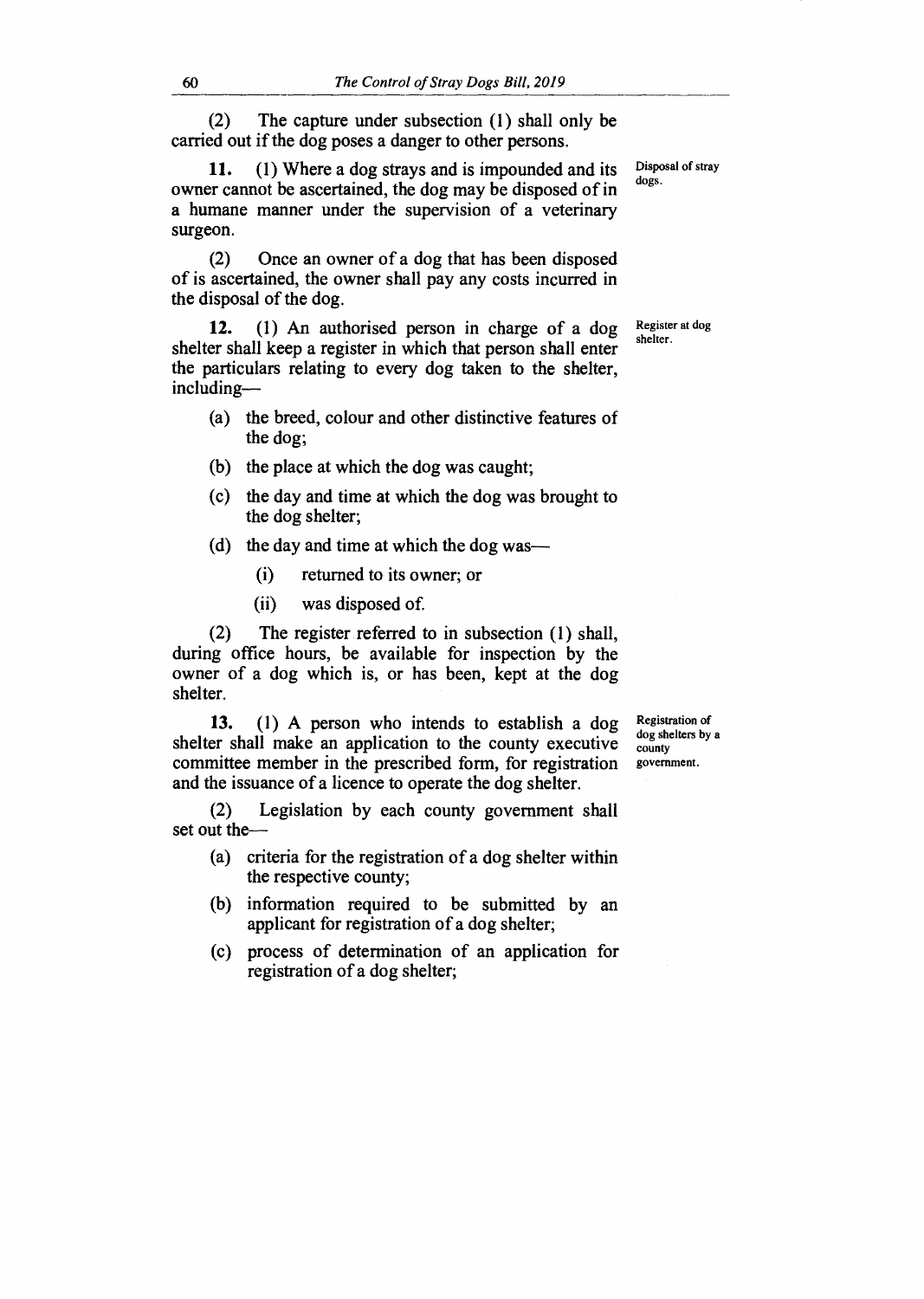- (d) the conditions for the issuance of a licence under this Act;
- (e) the grounds for and the process of rejecting an application or cancelling a licence issued under this Act;
- (f) the process of issuance of a licence to an applicant for the management of a dog shelter; and
- (g) the process of an application for the renewal of licences, de-registration and revocation of a licence issued to an applicant under this Act.

**14.** A county government may, for the prevention and control of an outbreak or expected outbreak of rabies in any area within the county —

- (a) prescribe the manner in which the dogs shall be kept under control by the owner or the person in charge;
- (b) provide for the seizure, detention and disposal or euthanization of dogs not being kept under control in the manner prescribed;
- (c) prescribe the manner in which dogs shall be inoculated;
- (d) prescribe the manner in which any dogs may be moved out of or into a specified area; and
- (e) prescribe for the recovery, by any veterinary officer, of the expenses incurred in respect of the detention of any dog or cat seized, detained, disposed of or destroyed under regulations made under this subsection.

**15.** An authorised officer may, if it appears to the authorised officer that a dog being bred poses a serious danger to the public, impose restrictions on the dog owner or the person in possession as the authorised officer may deem appropriate for the safety of the public.

**16.** (1) No action shall lie against the county government or any public officer or any person authorized by a public officer for any act done in good faith under this Act or under any rules, regulations or order made thereunder, and no compensation shall be payable to any person for any act so done.

Regulations in case of outbreak or expected outbreak of disease.

Restrictions on breeding.

Indemnity.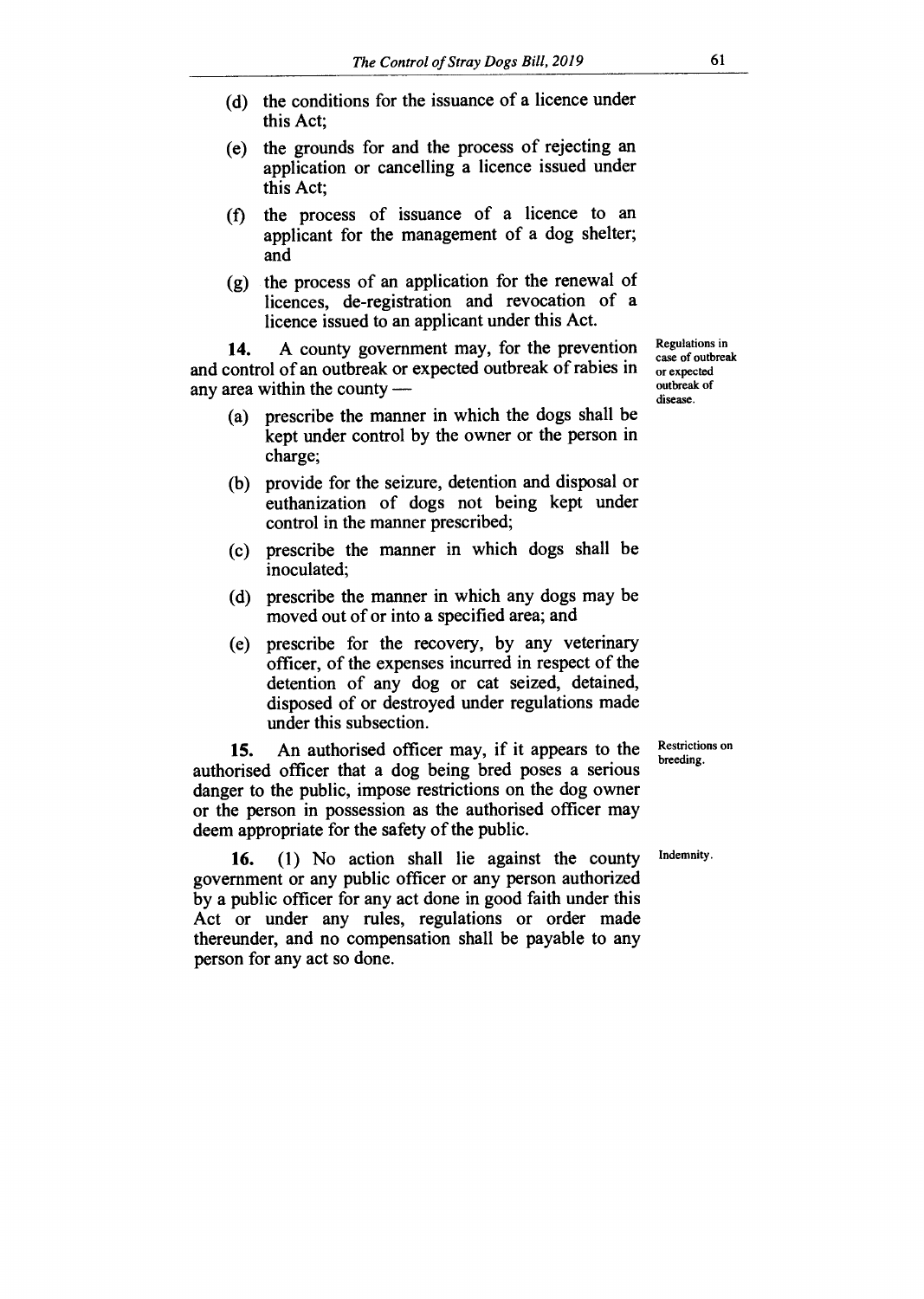**(2) Despite subsection (1), nothing in this section shall exempt the county government or any public officer or any person authorized by a public officer from liability for any act done negligently under this Act.** 

**17. (1) A county government may enact county specific legislation generally for the better carrying out of the purposes and provisions of this Act.** 

**Regulations.**